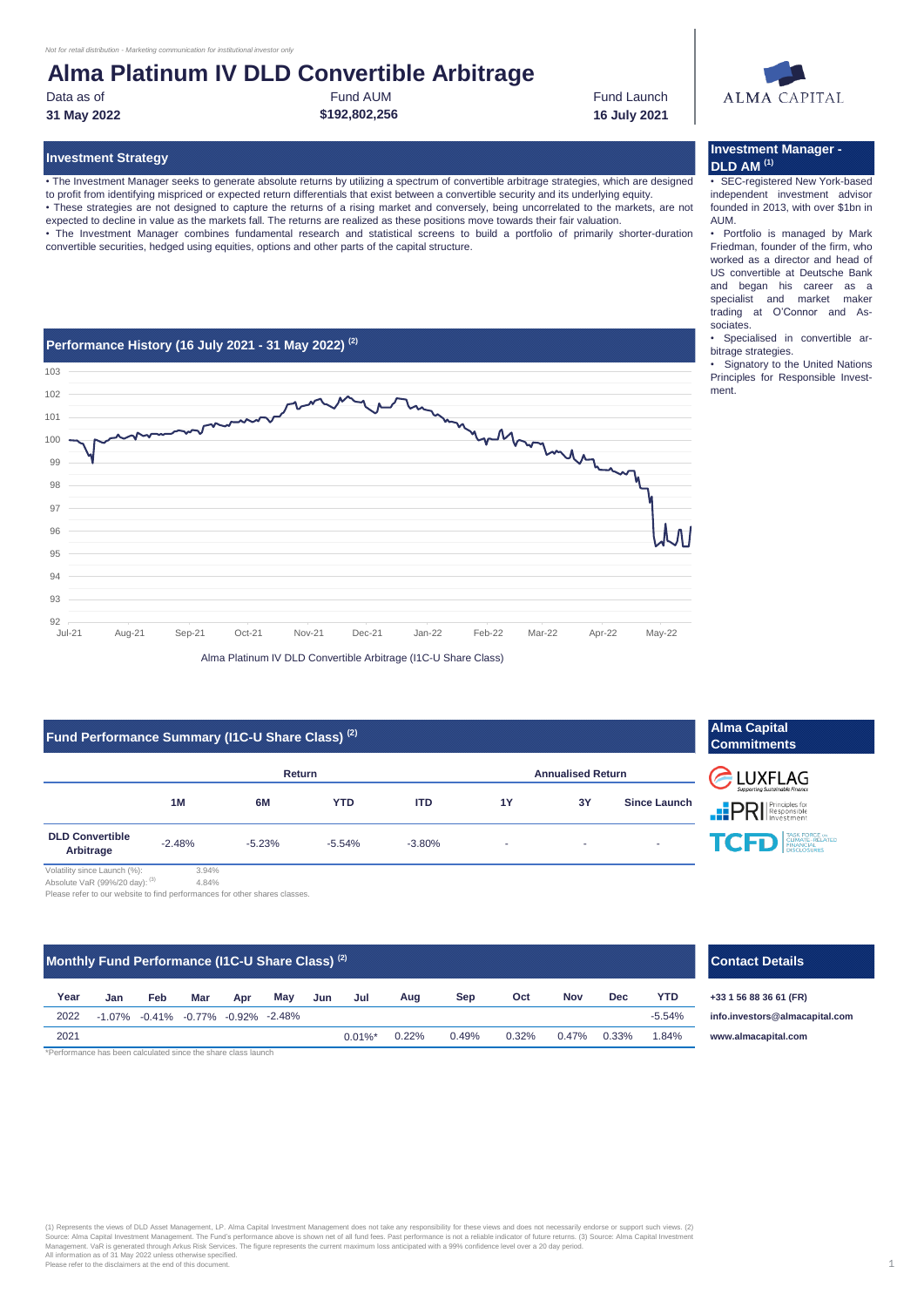# **Alma Platinum IV DLD Convertible Arbitrage**

**31 May 2022**

Data as of **Fund Launch Fund AUM Fund Launch Research AUM Fund Launch** Fund AUM

**\$192,802,256 16 July 2021**



# **Fund Characteristics**



| <b>Instrument Type</b>             | Long   | <b>Short</b> |
|------------------------------------|--------|--------------|
| Convertibles                       | 260.5% | 22.0%        |
| Corporate CDS (Index/Single)       | 0.0%   | 2.0%         |
| <b>Equity Single Stock</b>         | 7.5%   | 182.2%       |
| <b>Equity Single Stock Options</b> | 0.1%   | 3.5%         |



# **Key Facts**

**Registered Countries (7) Fund Type Alma Platinum IV / Alma Capital Investment Management** Luxembourg UCITS SICAV **Management Fee p.a. (5) Tax d'abonnement p.a.** 1.00% 0.01% LU2334539355 ALDCAIU LX USD **Settlement Depositary, Administrator, Transfer Agent NAV Publication Transaction Day (T) BBG Ticker Currency** I1C-U I1C-E I1C-G I1C-C LU2334539785 ALDCAIC LX CHF 1.00% 0.01% LU2334539603 ALDCAIG LX GBP 1.00% 0.01% LU2334539439 ALDCICH LX EUR 1.00% 0.01% **Subscription and Redemption Cut-Off Performance Fee (6)** Daily, published on a T+2 basis T+3 RBC Investor Services Bank S.A. Austria, Germany, Luxembourg, United Kingdom 4 15.00% £100 3:00 p.m. CET (T-3) Weekly, each Wednesday, except in the last calendar week of each month, where it is the last Business Day of the month (subject to not more than one Transaction Day per week) 15.00% CHF 100 22 September 2021 15.00% \$100 16 July 2021 22 December 2021 15.00% 31 August 2021 **SRRI Share Classes ISIN-Code Issuer / Manager Initial Issue Price Launch Date** € 100

(4) Source: Alma Capital Investment Management. (5) Management Fee is payable monthly to the Management Company and is calculated on each Valuation Day on the basis of the Net Asset Value of the relevant Share Class. The I